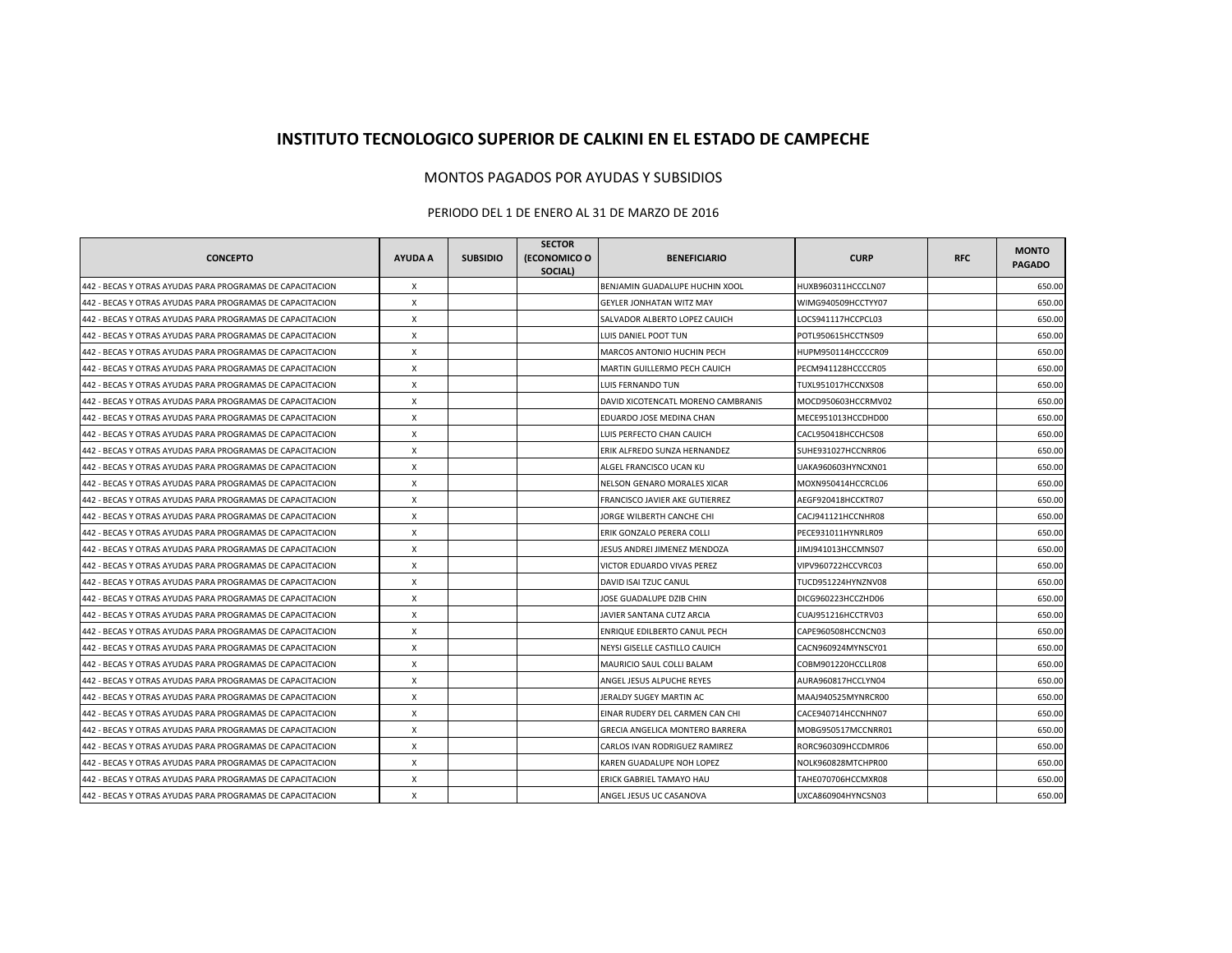| 442 - BECAS Y OTRAS AYUDAS PARA PROGRAMAS DE CAPACITACION | X            |  | FIDEL TUN ALLENDE                  | TUAF941110HCCNLD15 | 650.00 |
|-----------------------------------------------------------|--------------|--|------------------------------------|--------------------|--------|
| 442 - BECAS Y OTRAS AYUDAS PARA PROGRAMAS DE CAPACITACION | X            |  | AUGUSTO RICARDO FERNANDEZ MENDEZ   | FEMA960407HVZRNG03 | 650.00 |
| 442 - BECAS Y OTRAS AYUDAS PARA PROGRAMAS DE CAPACITACION | X            |  | JOSE ENRIQUE DE JESUS SONDA PINZON | SOPE960226HYNNNN02 | 650.00 |
| 442 - BECAS Y OTRAS AYUDAS PARA PROGRAMAS DE CAPACITACION | X            |  | OSWALDO HERNAN CANUL CONTRERAS     | CXCO951010HCCNNS00 | 650.00 |
| 442 - BECAS Y OTRAS AYUDAS PARA PROGRAMAS DE CAPACITACION | X            |  | FRANCISCO ALONSO PEREZ AGUILETA    | PEAF960429HCCRGR00 | 650.00 |
| 442 - BECAS Y OTRAS AYUDAS PARA PROGRAMAS DE CAPACITACION | X            |  | RUBEN MANUEL MONTERO CUEVAS        | MOCR960505HCCNVB05 | 650.00 |
| 442 - BECAS Y OTRAS AYUDAS PARA PROGRAMAS DE CAPACITACION | X            |  | JOHANE DEL CARMEN CANUL AC         | CAAJ950113MCCNCH04 | 650.00 |
| 442 - BECAS Y OTRAS AYUDAS PARA PROGRAMAS DE CAPACITACION | X            |  | LIUVITZA GUADALUPE CHI HERRERA     | CIHL961206MQRHRV03 | 650.00 |
| 442 - BECAS Y OTRAS AYUDAS PARA PROGRAMAS DE CAPACITACION | X            |  | MARIA EUGENIA DEL ROSARIO UH AVILA | UXAE941007MCCHVG08 | 650.00 |
| 442 - BECAS Y OTRAS AYUDAS PARA PROGRAMAS DE CAPACITACION | X            |  | MARIANA ESTEFANIA CHAN QUEH        | CAQM950718MCCHHR03 | 650.00 |
| 442 - BECAS Y OTRAS AYUDAS PARA PROGRAMAS DE CAPACITACION | X            |  | JORGE ARMANDO CAAMAL CHAN          | CACJ930315HCCMHR00 | 650.00 |
| 442 - BECAS Y OTRAS AYUDAS PARA PROGRAMAS DE CAPACITACION | X            |  | JANNET COLLI COLLI                 | COCJ960401MQRLLN04 | 650.00 |
| 442 - BECAS Y OTRAS AYUDAS PARA PROGRAMAS DE CAPACITACION | X            |  | ANGELA GUADALUPE REYES MAY         | REMA951102MCCYYN08 | 650.00 |
| 442 - BECAS Y OTRAS AYUDAS PARA PROGRAMAS DE CAPACITACION | X            |  | LUCELLY DE LOS ANGELES UCAN TUN    | UATL960819MCCCNC04 | 650.00 |
| 442 - BECAS Y OTRAS AYUDAS PARA PROGRAMAS DE CAPACITACION | X            |  | JADE DAYNEF CHI CORTEZ             | CICJ960411MCCHRD06 | 650.00 |
| 442 - BECAS Y OTRAS AYUDAS PARA PROGRAMAS DE CAPACITACION | X            |  | CELINA ASTERIA AYIL NAAL           | AINC951029MCCYLL08 | 650.00 |
| 442 - BECAS Y OTRAS AYUDAS PARA PROGRAMAS DE CAPACITACION | X            |  | MERARI SIMEI SALAZAR TULLUB        | SATM951025MCCLLR05 | 650.00 |
| 442 - BECAS Y OTRAS AYUDAS PARA PROGRAMAS DE CAPACITACION | X            |  | YAMILI RUBI AKE PUC                | AEPY950302MCCKCM03 | 650.00 |
| 442 - BECAS Y OTRAS AYUDAS PARA PROGRAMAS DE CAPACITACION | X            |  | MANUEL ANDRES BAAS BALAN           | BABM951027HCCSLN00 | 650.00 |
| 442 - BECAS Y OTRAS AYUDAS PARA PROGRAMAS DE CAPACITACION | X            |  | JAROL EMMANUEL BE GOMEZ            | BEGJ951019HYNXMR08 | 650.00 |
| 442 - BECAS Y OTRAS AYUDAS PARA PROGRAMAS DE CAPACITACION | X            |  | MARCO MARIO ABAM CHI               | AACM960521HCCBHR19 | 650.00 |
| 442 - BECAS Y OTRAS AYUDAS PARA PROGRAMAS DE CAPACITACION | X            |  | GAMALIEL ESTANISLAO CAHUICH CHAN   | CACG951006HCCHHM04 | 650.00 |
| 442 - BECAS Y OTRAS AYUDAS PARA PROGRAMAS DE CAPACITACION | X            |  | ISRAEL AGUILAR HERNANDEZ           | AUHI960315HCCGRS08 | 650.00 |
| 442 - BECAS Y OTRAS AYUDAS PARA PROGRAMAS DE CAPACITACION | $\times$     |  | JOEL ALEJANDRO CHABLE TUN          | CATJ950922HCCHNL09 | 650.00 |
| 442 - BECAS Y OTRAS AYUDAS PARA PROGRAMAS DE CAPACITACION | X            |  | AMAYRANI AMARANTHA UITZ YAH        | UIYA960728MCCTHM07 | 650.00 |
| 442 - BECAS Y OTRAS AYUDAS PARA PROGRAMAS DE CAPACITACION | X            |  | ANA GABRIELA CANUL CHUC            | CXCA960803MCCNHN01 | 650.00 |
| 442 - BECAS Y OTRAS AYUDAS PARA PROGRAMAS DE CAPACITACION | X            |  | DANA GUADAUPE ESTRADA HEREDIA      | EAHD960703MCCSRN05 | 650.00 |
| 442 - BECAS Y OTRAS AYUDAS PARA PROGRAMAS DE CAPACITACION | X            |  | FAYNE JULIETA SOSA AVILEZ          | SOAF950704MQRSVY03 | 650.00 |
| 442 - BECAS Y OTRAS AYUDAS PARA PROGRAMAS DE CAPACITACION | X            |  | SOFIA ALEJANDRA SANCHEZ MAY        | SAMS960829MCCNYF06 | 650.00 |
| 442 - BECAS Y OTRAS AYUDAS PARA PROGRAMAS DE CAPACITACION | X            |  | ANA FLORINDA CHI CHI               | CICA930826MCCHHN05 | 650.00 |
| 442 - BECAS Y OTRAS AYUDAS PARA PROGRAMAS DE CAPACITACION | $\times$     |  | EVA LETICIA COLLI CANCHE           | COCE950519MCCLNV05 | 650.00 |
| 442 - BECAS Y OTRAS AYUDAS PARA PROGRAMAS DE CAPACITACION | X            |  | JARCY JESUS CEN EK                 | CEEJ960717MYNNKR05 | 650.00 |
| 442 - BECAS Y OTRAS AYUDAS PARA PROGRAMAS DE CAPACITACION | X            |  | DANIEL ALEJANDRO CHAB CARRILLO     | CACD960210HCCHRN03 | 650.00 |
| 442 - BECAS Y OTRAS AYUDAS PARA PROGRAMAS DE CAPACITACION | X            |  | ALEJANDRO ORTEGA CANO              | OECA960723HCCRNL05 | 650.00 |
| 442 - BECAS Y OTRAS AYUDAS PARA PROGRAMAS DE CAPACITACION | X            |  | EDUARDO PEREZ DOMINGUEZ            | PEDE951205HCCRMD07 | 650.00 |
| 442 - BECAS Y OTRAS AYUDAS PARA PROGRAMAS DE CAPACITACION | X            |  | IAN GONZALEZ USCANGA               | GOUI960724HVZNSN08 | 650.00 |
| 442 - BECAS Y OTRAS AYUDAS PARA PROGRAMAS DE CAPACITACION | X            |  | <b>GERSON FELIPE CANUL MARIN</b>   | CAMG900430HCCNRR09 | 650.00 |
| 442 - BECAS Y OTRAS AYUDAS PARA PROGRAMAS DE CAPACITACION | X            |  | JOSE MARIA CAN CAHUICH             | CACM950829HCCNHR03 | 650.00 |
| 442 - BECAS Y OTRAS AYUDAS PARA PROGRAMAS DE CAPACITACION | X            |  | JESUS MANUEL YAM CAUICH            | YACJ960127HYNMCS01 | 650.00 |
| 442 - BECAS Y OTRAS AYUDAS PARA PROGRAMAS DE CAPACITACION | X            |  | RICARDO RENE UICAB CAUICH          | UICR930507HYNCCC08 | 650.00 |
| 442 - BECAS Y OTRAS AYUDAS PARA PROGRAMAS DE CAPACITACION | $\mathsf{x}$ |  | KEREN CRISTINA TUN BALAM           | TUBK940827MCCNLR03 | 650.00 |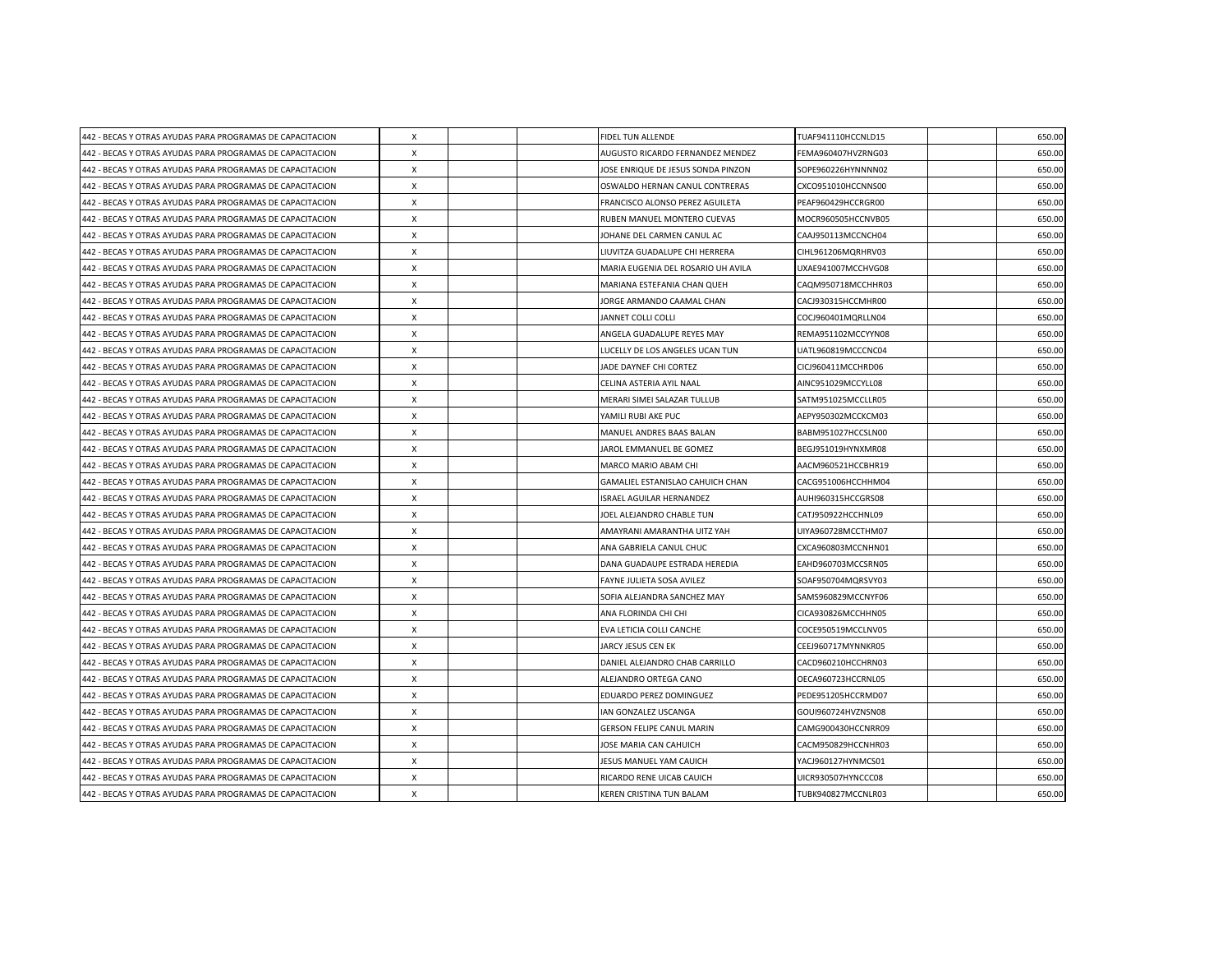| 442 - BECAS Y OTRAS AYUDAS PARA PROGRAMAS DE CAPACITACION | $\boldsymbol{\mathsf{X}}$ |  | INGRID KARINA CAN MAS            | CAMI960726MCCNSN05 | 650.00   |
|-----------------------------------------------------------|---------------------------|--|----------------------------------|--------------------|----------|
| 442 - BECAS Y OTRAS AYUDAS PARA PROGRAMAS DE CAPACITACION | X                         |  | DIANA MARIA AKE CHI              | AECD930520MCCKHN06 | 650.00   |
| 442 - BECAS Y OTRAS AYUDAS PARA PROGRAMAS DE CAPACITACION | $\boldsymbol{\mathsf{X}}$ |  | NORA ANDREA PECH DOMINGUEZ       | PEDN960801MCCCMR06 | 650.00   |
| 442 - BECAS Y OTRAS AYUDAS PARA PROGRAMAS DE CAPACITACION | $\boldsymbol{\mathsf{X}}$ |  | EDUARDO COHUO KU                 | COKE930118HCCHXD09 | 650.00   |
| 442 - BECAS Y OTRAS AYUDAS PARA PROGRAMAS DE CAPACITACION | X                         |  | YADI CARMINA UICAB CHUC          | UICY931208MCCCHD09 | 650.00   |
| 442 - BECAS Y OTRAS AYUDAS PARA PROGRAMAS DE CAPACITACION | $\boldsymbol{\mathsf{X}}$ |  | FRANCISCO DAVID TUN BALAM        | TUBF910718HCCNLR09 | 650.00   |
| 442 - BECAS Y OTRAS AYUDAS PARA PROGRAMAS DE CAPACITACION | X                         |  | <b>ERICK YAIR FARFAN PECH</b>    | FAPE951210HCCRCR05 | 650.00   |
| 442 - BECAS Y OTRAS AYUDAS PARA PROGRAMAS DE CAPACITACION | X                         |  | ERICK ALBERTO DURAN CHAN         | DUCE950607HYNRHR06 | 650.00   |
| 442 - BECAS Y OTRAS AYUDAS PARA PROGRAMAS DE CAPACITACION | $\boldsymbol{\mathsf{X}}$ |  | ELENA GUADALUPE MARTINEZ MAY     | MXME970712MCCRYL07 | 5,800.00 |
| 442 - BECAS Y OTRAS AYUDAS PARA PROGRAMAS DE CAPACITACION | $\boldsymbol{\mathsf{X}}$ |  | JESUS GREGORIO SUAREZ SEGOVIA    | SUSJ961107HCCRGS09 | 5,800.00 |
| 442 - BECAS Y OTRAS AYUDAS PARA PROGRAMAS DE CAPACITACION | X                         |  | DORALLI SARAHI TZUC HERRERA      | TUHD970331MYNZRR02 | 5,800.00 |
| 442 - BECAS Y OTRAS AYUDAS PARA PROGRAMAS DE CAPACITACION | $\boldsymbol{\mathsf{X}}$ |  | EDY RICARDO NAH MIAN             | NAME961029HYNHND02 | 5,800.00 |
| 442 - BECAS Y OTRAS AYUDAS PARA PROGRAMAS DE CAPACITACION | $\boldsymbol{\mathsf{X}}$ |  | JESUS ALEJANDRO SOSA SALAZAR     | SOSJ970203HCCSLS00 | 5,800.00 |
| 442 - BECAS Y OTRAS AYUDAS PARA PROGRAMAS DE CAPACITACION | X                         |  | DAFNE VIANELI BACAB CAAMAL       | BACD961108MCCCMF01 | 5,800.00 |
| 442 - BECAS Y OTRAS AYUDAS PARA PROGRAMAS DE CAPACITACION | $\boldsymbol{\mathsf{X}}$ |  | ILEANA DEL CARMEN TUN CAMAS      | TUCI970114MCCNML09 | 5,800.00 |
| 442 - BECAS Y OTRAS AYUDAS PARA PROGRAMAS DE CAPACITACION | $\boldsymbol{\mathsf{X}}$ |  | ALERIANA ELIZABETH MOO COUOH     | MOCA961020MCCXHL08 | 5,800.00 |
| 442 - BECAS Y OTRAS AYUDAS PARA PROGRAMAS DE CAPACITACION | $\boldsymbol{\mathsf{X}}$ |  | DALIA GUADALUPE CEH EUAN         | CEED961210MYNHNL00 | 5,800.00 |
| 442 - BECAS Y OTRAS AYUDAS PARA PROGRAMAS DE CAPACITACION | $\times$                  |  | YANDERI YAZARETH EUAN CHAN       | EUCY970205MCCNHN06 | 5,800.00 |
| 442 - BECAS Y OTRAS AYUDAS PARA PROGRAMAS DE CAPACITACION | X                         |  | ARIADNE DEL CARMEN PEREYRA REYES | PERA970718MYNRYR07 | 5,800.00 |
| 442 - BECAS Y OTRAS AYUDAS PARA PROGRAMAS DE CAPACITACION | $\boldsymbol{\mathsf{X}}$ |  | ANGEL RICARDO CHAN MAS           | CAMA961003HCCHSN07 | 5,800.00 |
| 442 - BECAS Y OTRAS AYUDAS PARA PROGRAMAS DE CAPACITACION | $\boldsymbol{\mathsf{X}}$ |  | CRYSTEL FABIOLA KUK EUAN         | KUEC970913MCCKNR08 | 5,000.00 |
| 442 - BECAS Y OTRAS AYUDAS PARA PROGRAMAS DE CAPACITACION | X                         |  | MILENY CAAMAL ALEJANDRE          | CAAM951123MCCMLL04 | 5,000.00 |
| 442 - BECAS Y OTRAS AYUDAS PARA PROGRAMAS DE CAPACITACION | $\boldsymbol{\mathsf{X}}$ |  | JORGE ENRIQUE COUOH CAAMAL       | COCJ970206HCCHMR00 | 5,000.00 |
| 442 - BECAS Y OTRAS AYUDAS PARA PROGRAMAS DE CAPACITACION | $\boldsymbol{\mathsf{X}}$ |  | CESAR JOSE BRITO MEDINA          | BIMC970125HCCRDS00 | 5,000.00 |
| 442 - BECAS Y OTRAS AYUDAS PARA PROGRAMAS DE CAPACITACION | X                         |  | ABNER MUÑOZ PEÑA                 | MUPA970128HCCXXB00 | 5,000.00 |
| 442 - BECAS Y OTRAS AYUDAS PARA PROGRAMAS DE CAPACITACION | $\boldsymbol{\mathsf{X}}$ |  | CECILIO SAUL CALDERON CRUZ       | CACC970401HTCLRC01 | 5,000.00 |
| 442 - BECAS Y OTRAS AYUDAS PARA PROGRAMAS DE CAPACITACION | $\boldsymbol{\mathsf{X}}$ |  | ROCIO DEL CARMEN SEGOVIA YAM     | SEYR850321MCCGMC05 | 2,400.00 |
| 442 - BECAS Y OTRAS AYUDAS PARA PROGRAMAS DE CAPACITACION | $\mathsf{x}$              |  | ESTEBAN DANIEL UC BACAB          | UXBE890902HVZCCS01 | 2,400.00 |
| 442 - BECAS Y OTRAS AYUDAS PARA PROGRAMAS DE CAPACITACION | $\boldsymbol{\mathsf{X}}$ |  | GILBERTO EFRAIN EUAN UICAB       | EUUG910531HYNNCL07 | 2,400.00 |
| 442 - BECAS Y OTRAS AYUDAS PARA PROGRAMAS DE CAPACITACION | X                         |  | TERESITA DE JESÚS TUZ TUZ        | TUTT901015MQRZZR09 | 2,400.00 |
| 442 - BECAS Y OTRAS AYUDAS PARA PROGRAMAS DE CAPACITACION | X                         |  | MARIA TEOFILA MOO TAMAY          | MOTT910125MCCXMF09 | 1,200.00 |
| 442 - BECAS Y OTRAS AYUDAS PARA PROGRAMAS DE CAPACITACION | $\times$                  |  | JOSÉ GAUDENCIO UC CAN            | UXCG911016HCCCND04 | 1,200.00 |
| 442 - BECAS Y OTRAS AYUDAS PARA PROGRAMAS DE CAPACITACION | X                         |  | JORGE ALEJANDRO KU DZUL          | KUDJ910424HYNXZR04 | 2,400.00 |
| 442 - BECAS Y OTRAS AYUDAS PARA PROGRAMAS DE CAPACITACION | X                         |  | JOSE ANTONIO TUZ KUK             | TUKA891120HCCZKN18 | 2,400.00 |
| 442 - BECAS Y OTRAS AYUDAS PARA PROGRAMAS DE CAPACITACION | $\times$                  |  | FRANCISCO JAVIER COL PECH        | COPF910204HCCLCR02 | 1,200.00 |
| 442 - BECAS Y OTRAS AYUDAS PARA PROGRAMAS DE CAPACITACION | X                         |  | FELIPE DE JESUS TUN CAUICH       | TUCF921012HCCNCL06 | 1,200.00 |
| 442 - BECAS Y OTRAS AYUDAS PARA PROGRAMAS DE CAPACITACION | $\boldsymbol{\mathsf{X}}$ |  | CARLOS ALBERTO GOMEZ NOH         | GONC920502HCCMHR00 | 1,200.00 |
| 442 - BECAS Y OTRAS AYUDAS PARA PROGRAMAS DE CAPACITACION | $\boldsymbol{\mathsf{X}}$ |  | EDUARD ALFONSO CHI HUCHIN        | CIHE920722HCCHCD05 | 2,400.00 |
| 442 - BECAS Y OTRAS AYUDAS PARA PROGRAMAS DE CAPACITACION | $\boldsymbol{\mathsf{X}}$ |  | ADRIANA MARIBEL KU HUCHIM        | KUHA920906MYNXCD00 | 2,400.00 |
| 442 - BECAS Y OTRAS AYUDAS PARA PROGRAMAS DE CAPACITACION | X                         |  | JULIO RUFINO NAAL NAAL           | NANJ900904HCCLLL08 | 2,400.00 |
| 442 - BECAS Y OTRAS AYUDAS PARA PROGRAMAS DE CAPACITACION | $\boldsymbol{\mathsf{x}}$ |  | JORGE ELEAZAR UC CHUC            | UXCJ900823HCCCHR02 | 1,200.00 |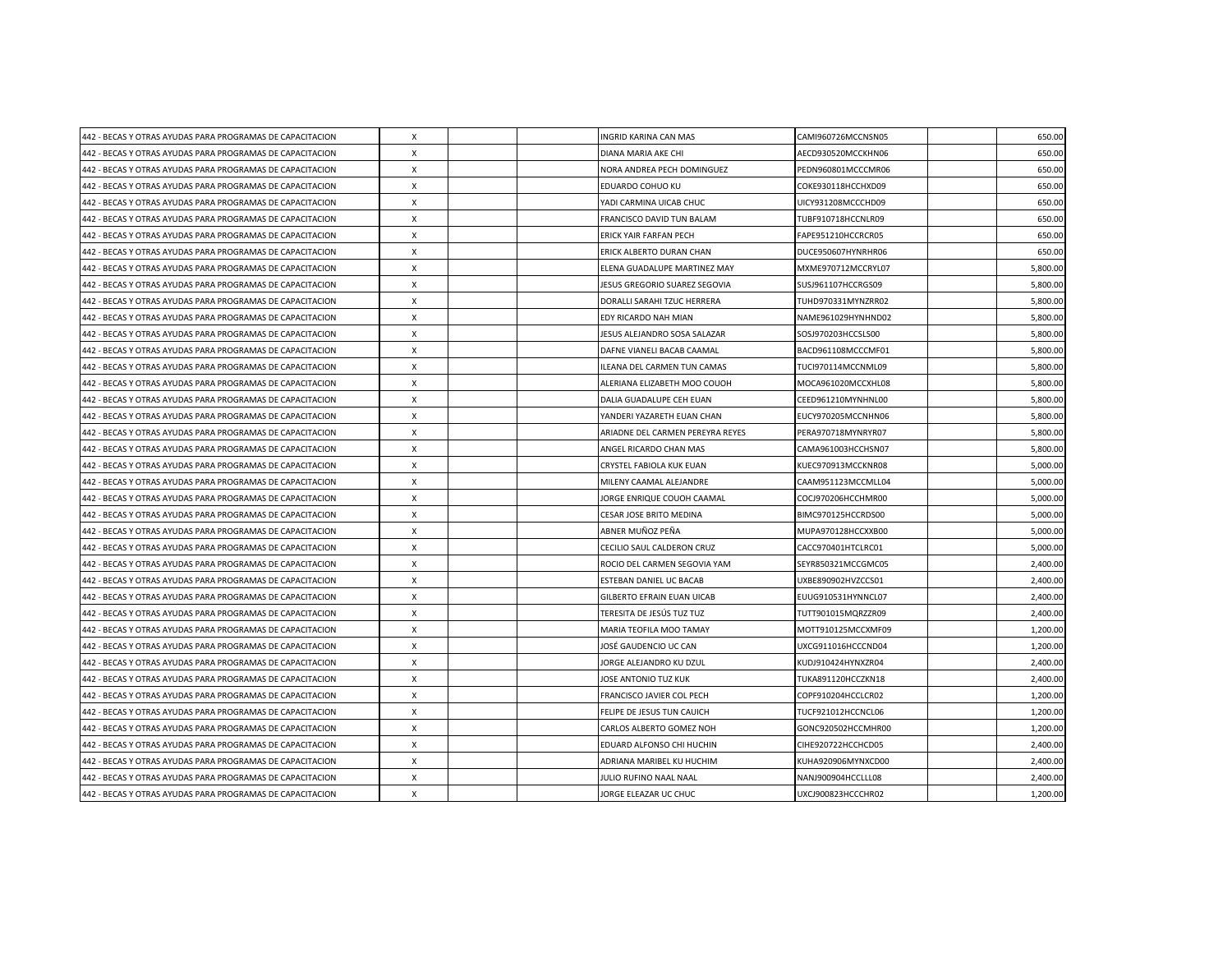| 442 - BECAS Y OTRAS AYUDAS PARA PROGRAMAS DE CAPACITACION | X                         |  | JOSE LUIS KU CANCHE          | KUCL830214HCCXNS06 | 1,200.00 |
|-----------------------------------------------------------|---------------------------|--|------------------------------|--------------------|----------|
| 442 - BECAS Y OTRAS AYUDAS PARA PROGRAMAS DE CAPACITACION | X                         |  | RICARDO DE JESUS CAN COUOH   | CACR911220HYNNHC01 | 2,400.00 |
| 442 - BECAS Y OTRAS AYUDAS PARA PROGRAMAS DE CAPACITACION | X                         |  | BILMA DEL SOCORRO CHI CHUC   | CICB891110MCCHHL01 | 1,800.00 |
| 442 - BECAS Y OTRAS AYUDAS PARA PROGRAMAS DE CAPACITACION | X                         |  | LUIS MANUEL PECH CAUICH      | PECL880730HCCCCS07 | 1,200.00 |
| 442 - BECAS Y OTRAS AYUDAS PARA PROGRAMAS DE CAPACITACION | X                         |  | MAURICIO SAUL COLLI BALAM    | COBM901220HCCLLR08 | 2,400.00 |
| 442 - BECAS Y OTRAS AYUDAS PARA PROGRAMAS DE CAPACITACION | X                         |  | FERNANDO ALONZO KU CHAN      | KUCF910404HYNXHR06 | 2,400.00 |
| 442 - BECAS Y OTRAS AYUDAS PARA PROGRAMAS DE CAPACITACION | X                         |  | ERICK AMIR UC NOYOLA         | UXNE930616HQRCYR04 | 1,800.00 |
| 442 - BECAS Y OTRAS AYUDAS PARA PROGRAMAS DE CAPACITACION | $\times$                  |  | LUIS ADAN UC HUCHIN          | UXHL910905HCCCCS07 | 2,400.00 |
| 442 - BECAS Y OTRAS AYUDAS PARA PROGRAMAS DE CAPACITACION | X                         |  | LUIS SANTIAGO KEB RODRIGUEZ  | KERL921128HYNBDS09 | 2,400.00 |
| 442 - BECAS Y OTRAS AYUDAS PARA PROGRAMAS DE CAPACITACION | X                         |  | ELSY GUADALUPE PATRON HAAS   | PAHE911112MYNTSL02 | 2,400.00 |
| 442 - BECAS Y OTRAS AYUDAS PARA PROGRAMAS DE CAPACITACION | $\times$                  |  | LEYDI MARLENE HUCHIN BALAN   | HUBL930405MCCCLY19 | 2,400.00 |
| 442 - BECAS Y OTRAS AYUDAS PARA PROGRAMAS DE CAPACITACION | X                         |  | SAUL SEBASTIAN MAY CHI       | MACS900809HCCYHL04 | 1,200.00 |
| 442 - BECAS Y OTRAS AYUDAS PARA PROGRAMAS DE CAPACITACION | X                         |  | ROYBERTH ANSONY BRICEÑO HAAS | BIHR930720HCCRSY09 | 2,400.00 |
| 442 - BECAS Y OTRAS AYUDAS PARA PROGRAMAS DE CAPACITACION | $\times$                  |  | VICTOR MANUEL CHI CAUICH     | CICV930728HCCHCC01 | 1,200.00 |
| 442 - BECAS Y OTRAS AYUDAS PARA PROGRAMAS DE CAPACITACION | $\times$                  |  | JESUS ISRAEL NAAL XOOL       | NAXJ900826HCCLLS01 | 2,400.00 |
| 442 - BECAS Y OTRAS AYUDAS PARA PROGRAMAS DE CAPACITACION | X                         |  | DIEGO EMMANUEL TUZ CUEVAS    | TUCD931226HYNZVG08 | 2,400.00 |
| 442 - BECAS Y OTRAS AYUDAS PARA PROGRAMAS DE CAPACITACION | X                         |  | BLANCA ISELA MOLINA UC       | MOUB930303MCCLCL05 | 2,400.00 |
| 442 - BECAS Y OTRAS AYUDAS PARA PROGRAMAS DE CAPACITACION | $\times$                  |  | WENDY ARACELY DZUL CAUICH    | DUCW921006MCCZCN05 | 1,200.00 |
| 442 - BECAS Y OTRAS AYUDAS PARA PROGRAMAS DE CAPACITACION | $\times$                  |  | ELMER DANIEL HERNANDEZ UICAB | HEUE931228HCCRCL06 | 2,400.00 |
| 442 - BECAS Y OTRAS AYUDAS PARA PROGRAMAS DE CAPACITACION | X                         |  | OSCAR DAVID TZEEK TZEEK      | TETO930704HCCZZS06 | 2,400.00 |
| 442 - BECAS Y OTRAS AYUDAS PARA PROGRAMAS DE CAPACITACION | X                         |  | ANGEL DAVID MAY CAAMAL       | MACA911123HYNYMN02 | 2,400.00 |
| 442 - BECAS Y OTRAS AYUDAS PARA PROGRAMAS DE CAPACITACION | X                         |  | ROXANA PAOLA ESPAÑA MADERO   | EAMR921204MCCSDX03 | 2,400.00 |
| 442 - BECAS Y OTRAS AYUDAS PARA PROGRAMAS DE CAPACITACION | X                         |  | OSCAR DAMIAN PECH PUCH       | PEPO910501HCCCCS03 | 1,200.00 |
| 442 - BECAS Y OTRAS AYUDAS PARA PROGRAMAS DE CAPACITACION | $\times$                  |  | IRIAN OBBET CHI MAY          | CIMI901129HCCHYR05 | 2,400.00 |
| 442 - BECAS Y OTRAS AYUDAS PARA PROGRAMAS DE CAPACITACION | $\times$                  |  | ROSA GUADALUPE CHI AKE       | CIAR930114MCCHKS02 | 2,400.00 |
| 442 - BECAS Y OTRAS AYUDAS PARA PROGRAMAS DE CAPACITACION | $\times$                  |  | IVAN ANTONIO CHAN CUA        | CACI930622HYNHXV07 | 2,400.00 |
| 442 - BECAS Y OTRAS AYUDAS PARA PROGRAMAS DE CAPACITACION | X                         |  | VICTOR HUGO UC POOT          | UXPV930709HCCCTC07 | 2,400.00 |
| 442 - BECAS Y OTRAS AYUDAS PARA PROGRAMAS DE CAPACITACION | $\times$                  |  | TERESA DEL SOCORRO COLLI CAN | COCT931013MCCLNR00 | 2,400.00 |
| 442 - BECAS Y OTRAS AYUDAS PARA PROGRAMAS DE CAPACITACION | $\times$                  |  | EDUARDO ELIEL SIMA NOH       | SINE920909HCCMHD03 | 2,400.00 |
| 442 - BECAS Y OTRAS AYUDAS PARA PROGRAMAS DE CAPACITACION | $\times$                  |  | GUILLERMO DE LA CRUZ KUK CHI | KUCG930816HCCKHL01 | 2,400.00 |
| 442 - BECAS Y OTRAS AYUDAS PARA PROGRAMAS DE CAPACITACION | $\times$                  |  | OBED ISRAEL ORDOÑEZ CENTENO  | OOCO920225HCCRNB02 | 1,800.00 |
| 442 - BECAS Y OTRAS AYUDAS PARA PROGRAMAS DE CAPACITACION | X                         |  | JANELY VIRGINIA TAMAYO MAAS  | TAMJ930114MCCMSN04 | 1,200.00 |
| 442 - BECAS Y OTRAS AYUDAS PARA PROGRAMAS DE CAPACITACION | X                         |  | CARLOS ALBERTO CAAMAL DZUL   | CADC920522HCCMZR01 | 1,200.00 |
| 442 - BECAS Y OTRAS AYUDAS PARA PROGRAMAS DE CAPACITACION | X                         |  | SANTIAGO DE JESUS TUZ MIS    | TUMS931020HYNZSN05 | 2,400.00 |
| 442 - BECAS Y OTRAS AYUDAS PARA PROGRAMAS DE CAPACITACION | X                         |  | JOEL RICARDO CHI MARTINEZ    | CIMJ891201HCCHRL07 | 2,400.00 |
| 442 - BECAS Y OTRAS AYUDAS PARA PROGRAMAS DE CAPACITACION | $\times$                  |  | ROSA ISABEL AGUILAR SIMA     | AUSR910706MCCGMS02 | 2,400.00 |
| 442 - BECAS Y OTRAS AYUDAS PARA PROGRAMAS DE CAPACITACION | X                         |  | ALEXIS IRAN VALENCIA TUN     | VATA920611HCCLNL05 | 1,200.00 |
| 442 - BECAS Y OTRAS AYUDAS PARA PROGRAMAS DE CAPACITACION | X                         |  | ALAN YETLANEZI MAS FRANCO    | MAFA921012HCCSRL00 | 1,200.00 |
| 442 - BECAS Y OTRAS AYUDAS PARA PROGRAMAS DE CAPACITACION | X                         |  | MARCOS JOVANY UC MISS        | UXMM931105HCCCSR07 | 2,400.00 |
| 442 - BECAS Y OTRAS AYUDAS PARA PROGRAMAS DE CAPACITACION | X                         |  | PEDRO JHONATAN LOPEZ US      | LOUP930607HCCPSD00 | 2,400.00 |
| 442 - BECAS Y OTRAS AYUDAS PARA PROGRAMAS DE CAPACITACION | $\boldsymbol{\mathsf{x}}$ |  | LEANDRO ISAEL CACH TE        | CATL931116HCCCXN00 | 2,400.00 |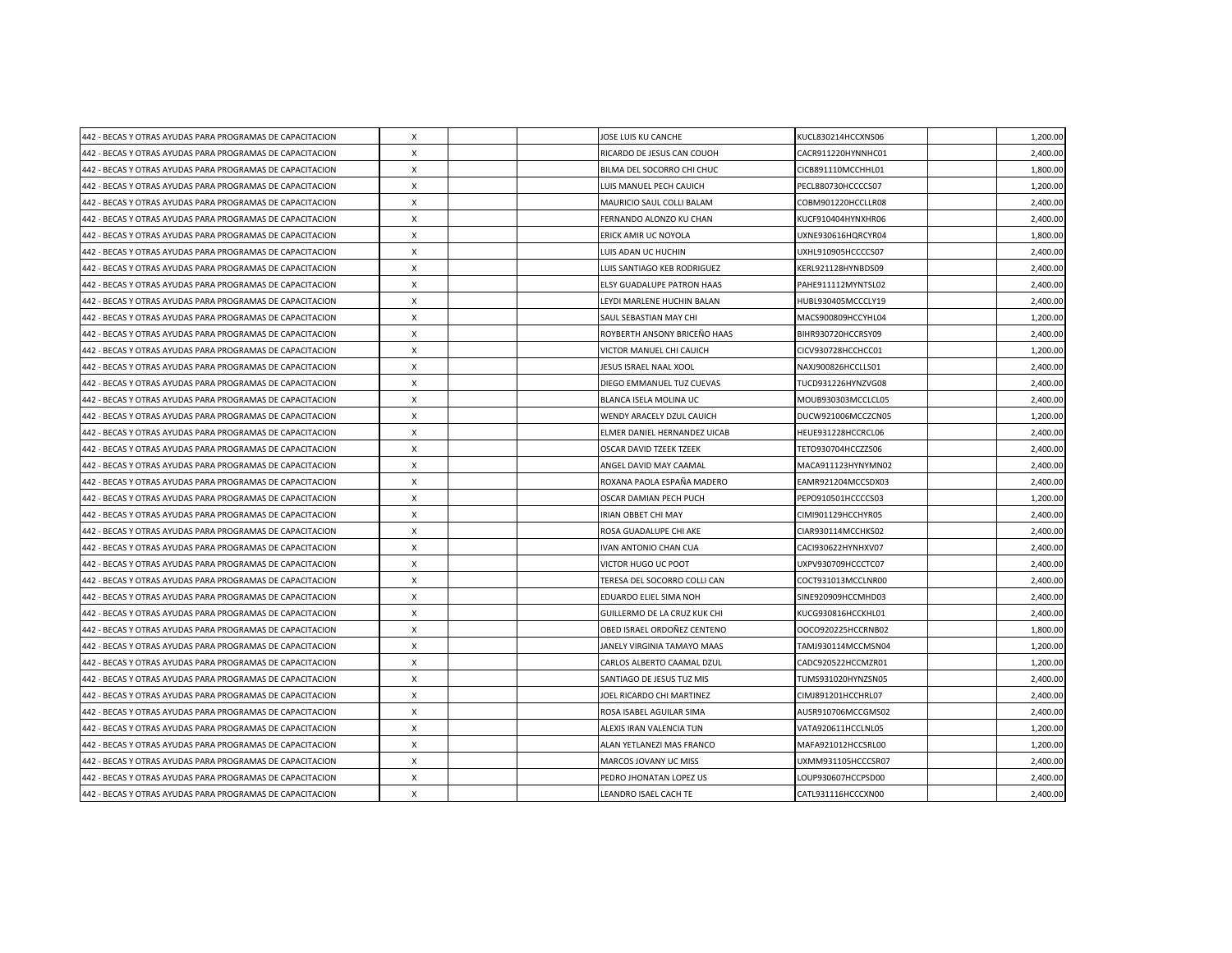| 442 - BECAS Y OTRAS AYUDAS PARA PROGRAMAS DE CAPACITACION | $\boldsymbol{\mathsf{X}}$ |  | LEONARDO CALIZ JIMENEZ          | CAJL940129HCCLMN01 | 2,400.00 |
|-----------------------------------------------------------|---------------------------|--|---------------------------------|--------------------|----------|
| 442 - BECAS Y OTRAS AYUDAS PARA PROGRAMAS DE CAPACITACION | X                         |  | CITLALI YAZARETH MAY HEREDIA    | MAHC930704MCCYRT05 | 2,400.00 |
| 442 - BECAS Y OTRAS AYUDAS PARA PROGRAMAS DE CAPACITACION | $\boldsymbol{\mathsf{X}}$ |  | EDUARDO ENRIQUE MAY DIAZ        | MADE930710HCCYZD04 | 2,400.00 |
| 442 - BECAS Y OTRAS AYUDAS PARA PROGRAMAS DE CAPACITACION | $\boldsymbol{\mathsf{X}}$ |  | JOSE CANDELARIO MOO SIMA        | MOSC930204HCCXMN03 | 2,400.00 |
| 442 - BECAS Y OTRAS AYUDAS PARA PROGRAMAS DE CAPACITACION | X                         |  | FREDY ALEXANDER GONZALEZ CANUL  | GOCF940102HYNNNR03 | 1,200.00 |
| 442 - BECAS Y OTRAS AYUDAS PARA PROGRAMAS DE CAPACITACION | $\boldsymbol{\mathsf{X}}$ |  | RICARDO SALATIEL GARCIA MAY     | GAMR930407HYNRYC03 | 2,400.00 |
| 442 - BECAS Y OTRAS AYUDAS PARA PROGRAMAS DE CAPACITACION | $\boldsymbol{\mathsf{X}}$ |  | JUAN CARLOS HUCHIN CAHUICH      | HUCJ930216HCCCHN00 | 2,400.00 |
| 442 - BECAS Y OTRAS AYUDAS PARA PROGRAMAS DE CAPACITACION | X                         |  | RAFAEL ARCANGEL MOO CAUICH      | MOCR920429HYNXCF08 | 2,400.00 |
| 442 - BECAS Y OTRAS AYUDAS PARA PROGRAMAS DE CAPACITACION | $\boldsymbol{\mathsf{X}}$ |  | ROBERTO ALEJANDRO CANCHE KEB    | CAKR900717HYNNBB07 | 2,400.00 |
| 442 - BECAS Y OTRAS AYUDAS PARA PROGRAMAS DE CAPACITACION | $\boldsymbol{\mathsf{X}}$ |  | MARIA YESEÑA CAN AKE            | CAAY921014MCCNKS05 | 2,400.00 |
| 442 - BECAS Y OTRAS AYUDAS PARA PROGRAMAS DE CAPACITACION | $\mathsf{x}$              |  | <b>BRENDA ARACELY MATOS EK</b>  | MAEB930912MCCTKR07 | 2,400.00 |
| 442 - BECAS Y OTRAS AYUDAS PARA PROGRAMAS DE CAPACITACION | $\boldsymbol{\mathsf{x}}$ |  | JOSE LUIS TUN KANTUN            | TUKL930601HCCNNS02 | 1,200.00 |
| 442 - BECAS Y OTRAS AYUDAS PARA PROGRAMAS DE CAPACITACION | X                         |  | MIGUEL ANGEL CHAB PECH          | CAPM920428HCCHCG07 | 1,200.00 |
| 442 - BECAS Y OTRAS AYUDAS PARA PROGRAMAS DE CAPACITACION | X                         |  | YADY CARMINA UICAB CHUC         | UICY931208MCCCHD09 | 1,200.00 |
| 442 - BECAS Y OTRAS AYUDAS PARA PROGRAMAS DE CAPACITACION | $\times$                  |  | LUCIA YAH KU                    | YAKL921228MCCHXC08 | 1,800.00 |
| 442 - BECAS Y OTRAS AYUDAS PARA PROGRAMAS DE CAPACITACION | $\pmb{\chi}$              |  | ERIK GONZALO PERERA COLLI       | PECE931011HYNRLR09 | 2,400.00 |
| 442 - BECAS Y OTRAS AYUDAS PARA PROGRAMAS DE CAPACITACION | $\boldsymbol{\mathsf{X}}$ |  | MARIA LILIANA KOYOC CAAMAL      | KOCL940113MCCYML04 | 2,400.00 |
| 442 - BECAS Y OTRAS AYUDAS PARA PROGRAMAS DE CAPACITACION | $\times$                  |  | MARCOS ALBERTO CHAN EK          | CAEM940406HCCHKR03 | 2,400.00 |
| 442 - BECAS Y OTRAS AYUDAS PARA PROGRAMAS DE CAPACITACION | $\times$                  |  | GRACIELA JOSEFINA GAMBOA HUCHIN | GAHG900528MCCMCR03 | 2,400.00 |
| 442 - BECAS Y OTRAS AYUDAS PARA PROGRAMAS DE CAPACITACION | X                         |  | YURIBIA OLIVIA MUCUL MARCIAL    | MUMY930712MQRCRR01 | 1,200.00 |
| 442 - BECAS Y OTRAS AYUDAS PARA PROGRAMAS DE CAPACITACION | X                         |  | EMMA CANDELARIA CHI CHI         | CICE920413MCCHHM02 | 2,400.00 |
| 442 - BECAS Y OTRAS AYUDAS PARA PROGRAMAS DE CAPACITACION | X                         |  | FELIPE BALAN CAAMAL             | BACF930121HCCLML02 | 1,200.00 |
| 442 - BECAS Y OTRAS AYUDAS PARA PROGRAMAS DE CAPACITACION | $\boldsymbol{\mathsf{X}}$ |  | JOSE ALEJANDRO CAUICH GAMBOA    | CXGA940521HYNCML08 | 1,200.00 |
| 442 - BECAS Y OTRAS AYUDAS PARA PROGRAMAS DE CAPACITACION | $\times$                  |  | JESUS ALBERTO CANUL PISTE       | CAPJ921106HCCNSS04 | 1,200.00 |
| 442 - BECAS Y OTRAS AYUDAS PARA PROGRAMAS DE CAPACITACION | X                         |  | BLANCA LUCERO EUAN COHUO        | EUCB921008MCCNHL00 | 2,400.00 |
| 442 - BECAS Y OTRAS AYUDAS PARA PROGRAMAS DE CAPACITACION | $\times$                  |  | LUIS FELIPE VELA KANTUN         | VEKL940927HORLNS04 | 1,200.00 |
| 442 - BECAS Y OTRAS AYUDAS PARA PROGRAMAS DE CAPACITACION | $\boldsymbol{\mathsf{X}}$ |  | JOSE ALEJANDRO CHI EUAN         | CIEA930809HCCHNL08 | 2,400.00 |
| 442 - BECAS Y OTRAS AYUDAS PARA PROGRAMAS DE CAPACITACION | $\times$                  |  | CARLOS ALFREDO HERRERA KU       | HEKC940701HYNRXR03 | 2,400.00 |
| 442 - BECAS Y OTRAS AYUDAS PARA PROGRAMAS DE CAPACITACION | $\times$                  |  | ANGEL MANUEL PECH HU            | PEHA940927HYNCXN08 | 2,400.00 |
| 442 - BECAS Y OTRAS AYUDAS PARA PROGRAMAS DE CAPACITACION | X                         |  | MIGUEL ANGEL HUCHIM HUCHIM      | HUHM940105HYNCCG06 | 2,400.00 |
| 442 - BECAS Y OTRAS AYUDAS PARA PROGRAMAS DE CAPACITACION | $\times$                  |  | EINAR RUDERY DEL CARMEN CAN CHI | CACE940714HCCNHN07 | 2,400.00 |
| 442 - BECAS Y OTRAS AYUDAS PARA PROGRAMAS DE CAPACITACION | X                         |  | DANIEL ALEXANDER MOO CIH        | MOCD940815HYNXHN05 | 2,400.00 |
| 442 - BECAS Y OTRAS AYUDAS PARA PROGRAMAS DE CAPACITACION | $\boldsymbol{\mathsf{X}}$ |  | LUIS ENRIQUE ESTRELLA CASANOVA  | EECL940714HCCSSS02 | 2,400.00 |
| 442 - BECAS Y OTRAS AYUDAS PARA PROGRAMAS DE CAPACITACION | X                         |  | ANTONIO DE JESUS CAHUICH HUCHIN | CAHA931228HCCHCN07 | 1,800.00 |
| 442 - BECAS Y OTRAS AYUDAS PARA PROGRAMAS DE CAPACITACION | X                         |  | JOSE EDUARDO PECH POOT          | PEPE940819HCCCTD00 | 1,200.00 |
| 442 - BECAS Y OTRAS AYUDAS PARA PROGRAMAS DE CAPACITACION | X                         |  | VERENICE DEL CARMEN CAUICH CHE  | CACV940727MCCCHR00 | 1,200.00 |
| 442 - BECAS Y OTRAS AYUDAS PARA PROGRAMAS DE CAPACITACION | X                         |  | VICTOR ALEJANDRO MIJANGOS MIS   | MIMV930413HYNJSC04 | 2,400.00 |
| 442 - BECAS Y OTRAS AYUDAS PARA PROGRAMAS DE CAPACITACION | $\boldsymbol{\mathsf{X}}$ |  | PABLO ASAEL CRUZ RUIZ           | CURP940221HCCRZB01 | 1,200.00 |
| 442 - BECAS Y OTRAS AYUDAS PARA PROGRAMAS DE CAPACITACION | $\boldsymbol{\mathsf{X}}$ |  | JUAN ALBERTO GARDUÑO MAGAÑA     | GAMJ931209HCCRGN00 | 1,200.00 |
| 442 - BECAS Y OTRAS AYUDAS PARA PROGRAMAS DE CAPACITACION | X                         |  | ALEJANDRO FARFAN COOX           | FACA930625HQRRXL00 | 2,400.00 |
| 442 - BECAS Y OTRAS AYUDAS PARA PROGRAMAS DE CAPACITACION | $\pmb{\times}$            |  | CARLOS ALBERTO KEB CHI          | KECC931110HCCBHR03 | 2,400.00 |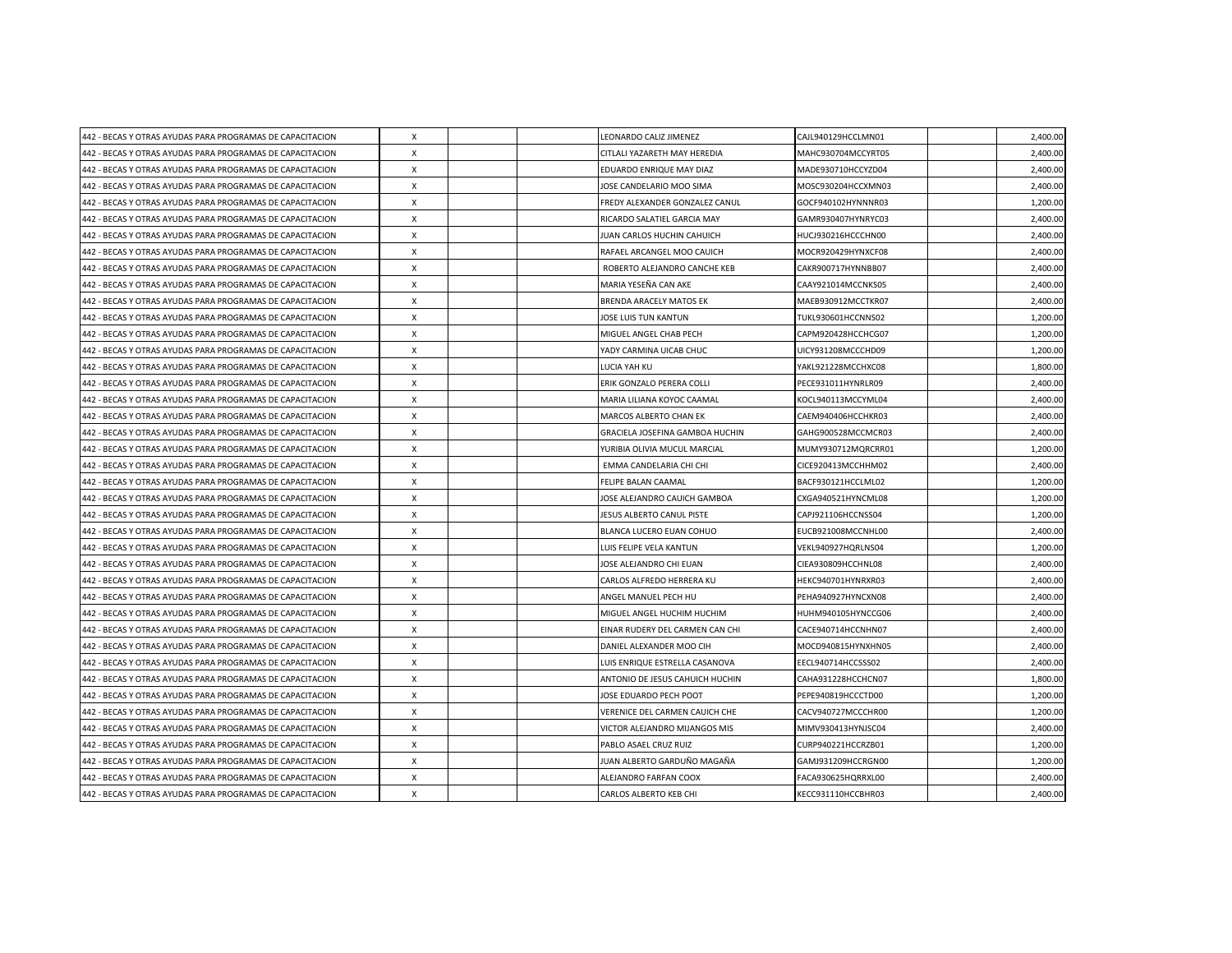| 442 - BECAS Y OTRAS AYUDAS PARA PROGRAMAS DE CAPACITACION | $\boldsymbol{\mathsf{X}}$ |  | FRANCISCO JAVIER AGUILAR POOT       | AUPF921101HCCGTR02  | 2,400.00 |
|-----------------------------------------------------------|---------------------------|--|-------------------------------------|---------------------|----------|
| 442 - BECAS Y OTRAS AYUDAS PARA PROGRAMAS DE CAPACITACION | X                         |  | PERLA ESMERALDA BACAB EUAN          | BAEP940626MCCCNR02  | 2,400.00 |
| 442 - BECAS Y OTRAS AYUDAS PARA PROGRAMAS DE CAPACITACION | $\boldsymbol{\mathsf{X}}$ |  | <b>OSVALDO CAN MARTIN</b>           | CAMO920920HCCNRS00  | 2,400.00 |
| 442 - BECAS Y OTRAS AYUDAS PARA PROGRAMAS DE CAPACITACION | $\boldsymbol{\mathsf{X}}$ |  | FLAVIO EDUARDO BALAN CAAMAS         | BACF941101HCCLML07  | 1,200.00 |
| 442 - BECAS Y OTRAS AYUDAS PARA PROGRAMAS DE CAPACITACION | X                         |  | GRACIELA BEATRIZ YAH BALAM          | YABG940504MCCHLR00  | 1,200.00 |
| 442 - BECAS Y OTRAS AYUDAS PARA PROGRAMAS DE CAPACITACION | $\boldsymbol{\mathsf{X}}$ |  | FRANCISCO JAVIER UC KEB             | UXKF930203HYNCBR08  | 2,400.00 |
| 442 - BECAS Y OTRAS AYUDAS PARA PROGRAMAS DE CAPACITACION | X                         |  | JOSE ALEJANDRO FERNANDEZ CANUL      | FECA940227HYNRNL03  | 2,400.00 |
| 442 - BECAS Y OTRAS AYUDAS PARA PROGRAMAS DE CAPACITACION | X                         |  | FANNY ARELI CANUL HAAS              | CAHF940919MCCNSN07  | 2,400.00 |
| 442 - BECAS Y OTRAS AYUDAS PARA PROGRAMAS DE CAPACITACION | $\boldsymbol{\mathsf{X}}$ |  | DENNIS ALFONSO EK DZUL              | EXDD931018HCCKZN03  | 1,200.00 |
| 442 - BECAS Y OTRAS AYUDAS PARA PROGRAMAS DE CAPACITACION | $\boldsymbol{\mathsf{X}}$ |  | JOSE RICARDO DZIB PECH              | DIPR940531HCCZCC06  | 2,400.00 |
| 442 - BECAS Y OTRAS AYUDAS PARA PROGRAMAS DE CAPACITACION | $\mathsf{x}$              |  | JUAN JOSE ALCOCER DENIS             | AODJ920720HYNLNN08  | 1,200.00 |
| 442 - BECAS Y OTRAS AYUDAS PARA PROGRAMAS DE CAPACITACION | $\boldsymbol{\mathsf{x}}$ |  | CINTHIA JAZMIN CANCHE BALAM         | CABC921013MCCNLN15  | 2,400.00 |
| 442 - BECAS Y OTRAS AYUDAS PARA PROGRAMAS DE CAPACITACION | X                         |  | AITZEL ESTHER UH CRUZ               | UXCA940215MYNHRT01  | 2,400.00 |
| 442 - BECAS Y OTRAS AYUDAS PARA PROGRAMAS DE CAPACITACION | $\boldsymbol{\mathsf{X}}$ |  | GIOVANA MICELETH AC HUCHIN          | AXHG950516MCCCCV04  | 2,400.00 |
| 442 - BECAS Y OTRAS AYUDAS PARA PROGRAMAS DE CAPACITACION | $\times$                  |  | ERIK MANUEL MAY CHAN                | MACE900501HCCYHR03  | 1,800.00 |
| 442 - BECAS Y OTRAS AYUDAS PARA PROGRAMAS DE CAPACITACION | $\pmb{\chi}$              |  | DENIS JAIR VALDEZ UH                | VAUD930413HCCLHN03  | 2,400.00 |
| 442 - BECAS Y OTRAS AYUDAS PARA PROGRAMAS DE CAPACITACION | $\boldsymbol{\mathsf{X}}$ |  | PEDRO ISIDRO VELAZQUEZ PEREZ        | VEPP921112HCCLRD09  | 2,400.00 |
| 442 - BECAS Y OTRAS AYUDAS PARA PROGRAMAS DE CAPACITACION | $\times$                  |  | RODRIGO VLADIMIR MORENO KOH         | MOKR950831HCCRHD02  | 2,400.00 |
| 442 - BECAS Y OTRAS AYUDAS PARA PROGRAMAS DE CAPACITACION | $\times$                  |  | JOSE ESTEBAN VERA CASANOVA          | VECE951101HMCRSS06  | 1,200.00 |
| 442 - BECAS Y OTRAS AYUDAS PARA PROGRAMAS DE CAPACITACION | X                         |  | MIGUEL ALEJANDRO CEN UC             | CEUM930330HQRNCG08  | 2,400.00 |
| 442 - BECAS Y OTRAS AYUDAS PARA PROGRAMAS DE CAPACITACION | X                         |  | JAVIER JESUS BALAM CAAMAL           | BACJ940407HYNLMV02  | 1,200.00 |
| 442 - BECAS Y OTRAS AYUDAS PARA PROGRAMAS DE CAPACITACION | X                         |  | CARLOS REYNALDO KU DZUL             | KUDC950105HYNXZR01  | 2,400.00 |
| 442 - BECAS Y OTRAS AYUDAS PARA PROGRAMAS DE CAPACITACION | X                         |  | BERNARDO ANTONIO HERRERA QUIJANO    | HEQB950128HVZRJR09  | 1,200.00 |
| 442 - BECAS Y OTRAS AYUDAS PARA PROGRAMAS DE CAPACITACION | $\times$                  |  | DIEGO ROBERTO HUCHIN UC             | HUUD931208HCCCCG07  | 2,400.00 |
| 442 - BECAS Y OTRAS AYUDAS PARA PROGRAMAS DE CAPACITACION | X                         |  | <b>BRAYAN ARTURO CHI CAUICH</b>     | CICB950531HYNHHCR00 | 2,400.00 |
| 442 - BECAS Y OTRAS AYUDAS PARA PROGRAMAS DE CAPACITACION | $\times$                  |  | EFRAIN UC SALVADOR                  | UXSE941021HCCCLF00  | 2,400.00 |
| 442 - BECAS Y OTRAS AYUDAS PARA PROGRAMAS DE CAPACITACION | $\boldsymbol{\mathsf{X}}$ |  | LUZ DEL ROSARIO TUZ KU              | TUKL910621MYNZXZ01  | 2,400.00 |
| 442 - BECAS Y OTRAS AYUDAS PARA PROGRAMAS DE CAPACITACION | $\times$                  |  | ROSA IRENE POOT ULLOA               | POUR930405MCCTLS04  | 2,400.00 |
| 442 - BECAS Y OTRAS AYUDAS PARA PROGRAMAS DE CAPACITACION | $\times$                  |  | MARIELY DE LA CRUZ HEREDIA          | CUHM950711MCCRRR00  | 2,400.00 |
| 442 - BECAS Y OTRAS AYUDAS PARA PROGRAMAS DE CAPACITACION | X                         |  | ROMANA DEL CARMEN DZUL GARCIA       | DUGR940629MYNZRM01  | 2,400.00 |
| 442 - BECAS Y OTRAS AYUDAS PARA PROGRAMAS DE CAPACITACION | $\times$                  |  | JOHANE DEL CARMEN CANUL AC          | CAAJ950113MCCNCH04  | 1,200.00 |
| 442 - BECAS Y OTRAS AYUDAS PARA PROGRAMAS DE CAPACITACION | X                         |  | LUCELY DEL CARMEN CANCHE SIMÁ       | CASL950308MCCNMC08  | 2,400.00 |
| 442 - BECAS Y OTRAS AYUDAS PARA PROGRAMAS DE CAPACITACION | $\boldsymbol{\mathsf{X}}$ |  | VICTOR ALONSO NAAL LOPEZ            | NALV940613HCCLPC02  | 1,200.00 |
| 442 - BECAS Y OTRAS AYUDAS PARA PROGRAMAS DE CAPACITACION | X                         |  | NELLY GRISEL BACAB MOO              | BAMN900917MCCCXL06  | 2,400.00 |
| 442 - BECAS Y OTRAS AYUDAS PARA PROGRAMAS DE CAPACITACION | X                         |  | MARIA JOSE EUAN DIAZ                | EUDJ941213MCCNZS01  | 2,400.00 |
| 442 - BECAS Y OTRAS AYUDAS PARA PROGRAMAS DE CAPACITACION | X                         |  | MALEIBY GUADALUPE TUZ CAUICH        | TUCM951116MCCZCL00  | 2,400.00 |
| 442 - BECAS Y OTRAS AYUDAS PARA PROGRAMAS DE CAPACITACION | X                         |  | JOSE ANGELINO AKE CANCHE            | AECA950416HCCKNN08  | 2,400.00 |
| 442 - BECAS Y OTRAS AYUDAS PARA PROGRAMAS DE CAPACITACION | $\boldsymbol{\mathsf{X}}$ |  | ALAN GERARDO COLLI MOO              | COMA940922HCCLXL06  | 1,200.00 |
| 442 - BECAS Y OTRAS AYUDAS PARA PROGRAMAS DE CAPACITACION | $\boldsymbol{\mathsf{X}}$ |  | ROMAN EDUARDO YAM CAAMAL            | YACR940926HCCMMM01  | 1,200.00 |
| 442 - BECAS Y OTRAS AYUDAS PARA PROGRAMAS DE CAPACITACION | X                         |  | RICARDO DE JESUS MAY ESTRADA        | MAER950614HCCYSC08  | 1,200.00 |
| 442 - BECAS Y OTRAS AYUDAS PARA PROGRAMAS DE CAPACITACION | $\pmb{\times}$            |  | EMMANUEL YANUARIO DE LA CRUZ CAAMAL | CUCE950108HCCRMM05  | 1,200.00 |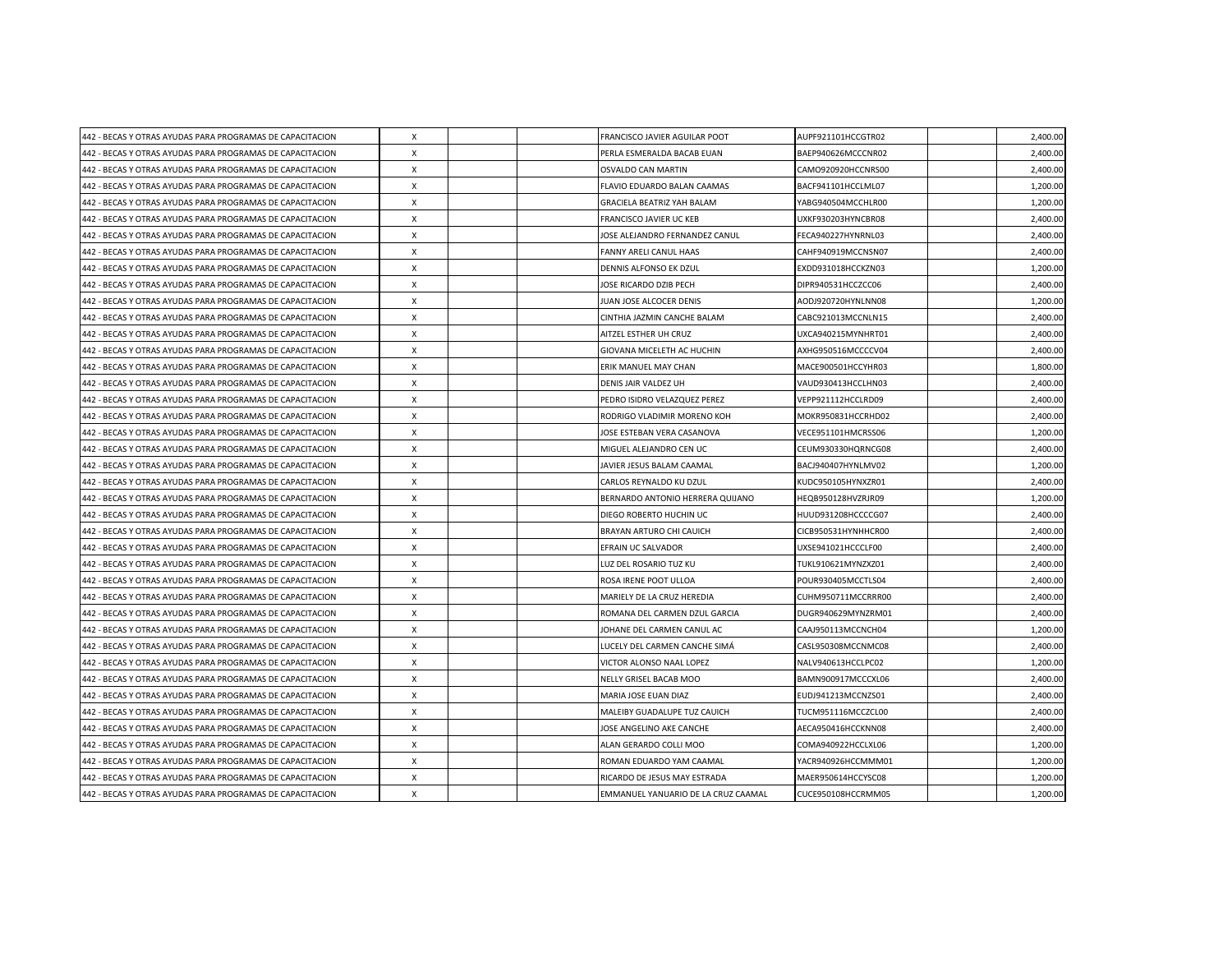| 442 - BECAS Y OTRAS AYUDAS PARA PROGRAMAS DE CAPACITACION | $\boldsymbol{\mathsf{X}}$ |  | JORGE RICARDO EUAN BARBOSA       | EUBJ941031HYNNRR19  | 2,400.00 |
|-----------------------------------------------------------|---------------------------|--|----------------------------------|---------------------|----------|
| 442 - BECAS Y OTRAS AYUDAS PARA PROGRAMAS DE CAPACITACION | X                         |  | MIKE TAYSON ALEJO PECH           | AEPM950620HCCLCK04  | 2,400.00 |
| 442 - BECAS Y OTRAS AYUDAS PARA PROGRAMAS DE CAPACITACION | $\boldsymbol{\mathsf{X}}$ |  | SAUL ESTEBAN CANUL CARDOS        | CACS950313HYNNRL07  | 1,200.00 |
| 442 - BECAS Y OTRAS AYUDAS PARA PROGRAMAS DE CAPACITACION | $\boldsymbol{\mathsf{X}}$ |  | YESENIA GUADALUPE COLLI NAAL     | CONY950527MCCLLS17  | 2,400.00 |
| 442 - BECAS Y OTRAS AYUDAS PARA PROGRAMAS DE CAPACITACION | X                         |  | LILIA GUADALUPE CANUL COLLI      | CACL940919MCCNLL05  | 2,400.00 |
| 442 - BECAS Y OTRAS AYUDAS PARA PROGRAMAS DE CAPACITACION | $\boldsymbol{\mathsf{X}}$ |  | ROMMEL JIMENEZ SANCHEZ           | JISR950601HCCMNM02  | 2,400.00 |
| 442 - BECAS Y OTRAS AYUDAS PARA PROGRAMAS DE CAPACITACION | X                         |  | FERNANDA PATRICIA MAY PECH       | MAPF921105MCCYCR04  | 1,200.00 |
| 442 - BECAS Y OTRAS AYUDAS PARA PROGRAMAS DE CAPACITACION | X                         |  | MARIO ALBERTO LOPEZ COLLI        | LOCM950120HCCPLR03  | 2,400.00 |
| 442 - BECAS Y OTRAS AYUDAS PARA PROGRAMAS DE CAPACITACION | $\boldsymbol{\mathsf{X}}$ |  | JOSE RICARDO CANUL HUCHIN        | CAHR841231HCCNCC04  | 2,400.00 |
| 442 - BECAS Y OTRAS AYUDAS PARA PROGRAMAS DE CAPACITACION | $\boldsymbol{\mathsf{X}}$ |  | NEFTALI DE JESUS ORDOÑEZ CENTENO | OOCN951113HHCCRNF08 | 1,800.00 |
| 442 - BECAS Y OTRAS AYUDAS PARA PROGRAMAS DE CAPACITACION | $\mathsf{x}$              |  | DAVID ISRAEL CAHUN EUAN          | CAED941219HCCHNV07  | 1,200.00 |
| 442 - BECAS Y OTRAS AYUDAS PARA PROGRAMAS DE CAPACITACION | $\boldsymbol{\mathsf{x}}$ |  | EDWART ELIEZER CAUICH CANUL      | CACE960402HCCCND03  | 2,400.00 |
| 442 - BECAS Y OTRAS AYUDAS PARA PROGRAMAS DE CAPACITACION | X                         |  | CARLOS ALFREDO CAMAS TZAB        | CATC930303HCCMZR09  | 1,200.00 |
| 442 - BECAS Y OTRAS AYUDAS PARA PROGRAMAS DE CAPACITACION | X                         |  | VICTOR MANUEL GARCIA PEREZ       | GAPV960726HCCRRC01  | 2,400.00 |
| 442 - BECAS Y OTRAS AYUDAS PARA PROGRAMAS DE CAPACITACION | $\times$                  |  | FRANCISCO HUMBERTO TUZ CAN       | TUCF941031HCCZNR09  | 2,400.00 |
| 442 - BECAS Y OTRAS AYUDAS PARA PROGRAMAS DE CAPACITACION | $\pmb{\chi}$              |  | ALEJANDRA ABIGAIL CHABLE DAMIAN  | CADA950831MCCHML00  | 2,400.00 |
| 442 - BECAS Y OTRAS AYUDAS PARA PROGRAMAS DE CAPACITACION | $\boldsymbol{\mathsf{X}}$ |  | <b>GLENDY ARACELY EK CHUC</b>    | EXCG960623MCCKHL08  | 1,200.00 |
| 442 - BECAS Y OTRAS AYUDAS PARA PROGRAMAS DE CAPACITACION | $\times$                  |  | EDGAR DAVID CAN DZUL             | CADE960120HCCNZD01  | 1,200.00 |
| 442 - BECAS Y OTRAS AYUDAS PARA PROGRAMAS DE CAPACITACION | $\times$                  |  | JESUS ENRIQUE UICAB CAUICH       | UICJ951101HCCCCS09  | 1,200.00 |
| 442 - BECAS Y OTRAS AYUDAS PARA PROGRAMAS DE CAPACITACION | X                         |  | BENJAMIN GUADALUPE HUCHIN XOOL   | HUXB960311HCCCLN07  | 1,200.00 |
| 442 - BECAS Y OTRAS AYUDAS PARA PROGRAMAS DE CAPACITACION | X                         |  | ELVIA SUEMI MAY CAAMAL           | MACE941214MCCYML06  | 2,400.00 |
| 442 - BECAS Y OTRAS AYUDAS PARA PROGRAMAS DE CAPACITACION | X                         |  | <b>GEYLER JONHATAN WITZ MAY</b>  | WIMG940509HCCTYY07  | 1,800.00 |
| 442 - BECAS Y OTRAS AYUDAS PARA PROGRAMAS DE CAPACITACION | X                         |  | MIGUEL ANGEL CAUICH CAN          | CACM911031HCCCNG00  | 1,200.00 |
| 442 - BECAS Y OTRAS AYUDAS PARA PROGRAMAS DE CAPACITACION | $\times$                  |  | ERICK GERARDO DZUL CHI           | DUCE930426HCCZHR00  | 2,400.00 |
| 442 - BECAS Y OTRAS AYUDAS PARA PROGRAMAS DE CAPACITACION | X                         |  | DANIEL RAMON NOH NAAL            | NOND950110HCCHLN06  | 1.200.00 |
| 442 - BECAS Y OTRAS AYUDAS PARA PROGRAMAS DE CAPACITACION | $\times$                  |  | OSWALDO HERNAN CANUL CONTRERAS   | CXCO951010HCCNNS00  | 1,200.00 |
| 442 - BECAS Y OTRAS AYUDAS PARA PROGRAMAS DE CAPACITACION | $\boldsymbol{\mathsf{X}}$ |  | MARCOS ANTONIO HUCHIN PECH       | HUPM950114HCCCCR09  | 1,200.00 |
| 442 - BECAS Y OTRAS AYUDAS PARA PROGRAMAS DE CAPACITACION | $\times$                  |  | REYNALDO HUCHIN XOOL             | HUXR940509HCCCLY08  | 1,200.00 |
| 442 - BECAS Y OTRAS AYUDAS PARA PROGRAMAS DE CAPACITACION | $\times$                  |  | <b>DIEGO CHI KANTUN</b>          | CIKD960417HCCHNG05  | 2,400.00 |
| 442 - BECAS Y OTRAS AYUDAS PARA PROGRAMAS DE CAPACITACION | X                         |  | JUAN CARLOS PEREZ HERNANDEZ      | PEHJ950903HTCRRN01  | 2,400.00 |
| 442 - BECAS Y OTRAS AYUDAS PARA PROGRAMAS DE CAPACITACION | $\times$                  |  | JESSER ARMANDO TUYUB DIAZ        | TUDJ960822HCCYZS02  | 1,800.00 |
| 442 - BECAS Y OTRAS AYUDAS PARA PROGRAMAS DE CAPACITACION | X                         |  | JOSE ALFREDO KU POOT             | KUPA960424HCCXTL08  | 1,200.00 |
| 442 - BECAS Y OTRAS AYUDAS PARA PROGRAMAS DE CAPACITACION | $\boldsymbol{\mathsf{X}}$ |  | JESUS FRANCISCO CHAN CAUICH      | CACJ941226HCCHCS09  | 1,200.00 |
| 442 - BECAS Y OTRAS AYUDAS PARA PROGRAMAS DE CAPACITACION | X                         |  | ALDRIN JESUS CAN KU              | CXKA921210HCCNXL04  | 1,200.00 |
| 442 - BECAS Y OTRAS AYUDAS PARA PROGRAMAS DE CAPACITACION | X                         |  | TARCILO ABRAHAM CEH BOJORQUEZ    | CEBT941103HCCHJR05  | 2,400.00 |
| 442 - BECAS Y OTRAS AYUDAS PARA PROGRAMAS DE CAPACITACION | X                         |  | JORGE MIGUEL AKE HUCHIN          | AEHJ930514HCCKCR05  | 1,200.00 |
| 442 - BECAS Y OTRAS AYUDAS PARA PROGRAMAS DE CAPACITACION | X                         |  | NELSON GENARO MORALES XICAY      | MOXN950414HCCRCL06  | 1,800.00 |
| 442 - BECAS Y OTRAS AYUDAS PARA PROGRAMAS DE CAPACITACION | $\boldsymbol{\mathsf{X}}$ |  | EDUARDO JOSE MEDINA CHAN         | MECE951013HCCDHD00  | 1,200.00 |
| 442 - BECAS Y OTRAS AYUDAS PARA PROGRAMAS DE CAPACITACION | $\boldsymbol{\mathsf{X}}$ |  | RUDY ISAI CANCHE CONTRERAS       | CACR960118HCCNND07  | 2,400.00 |
| 442 - BECAS Y OTRAS AYUDAS PARA PROGRAMAS DE CAPACITACION | X                         |  | FRANCISCO JAVIER GUDIÑO CHE      | GUCF950308HCCDHR03  | 2,400.00 |
| 442 - BECAS Y OTRAS AYUDAS PARA PROGRAMAS DE CAPACITACION | $\pmb{\times}$            |  | ALONDRA SARAI MEX POOL           | MEPA950810MCCXLL02  | 2,400.00 |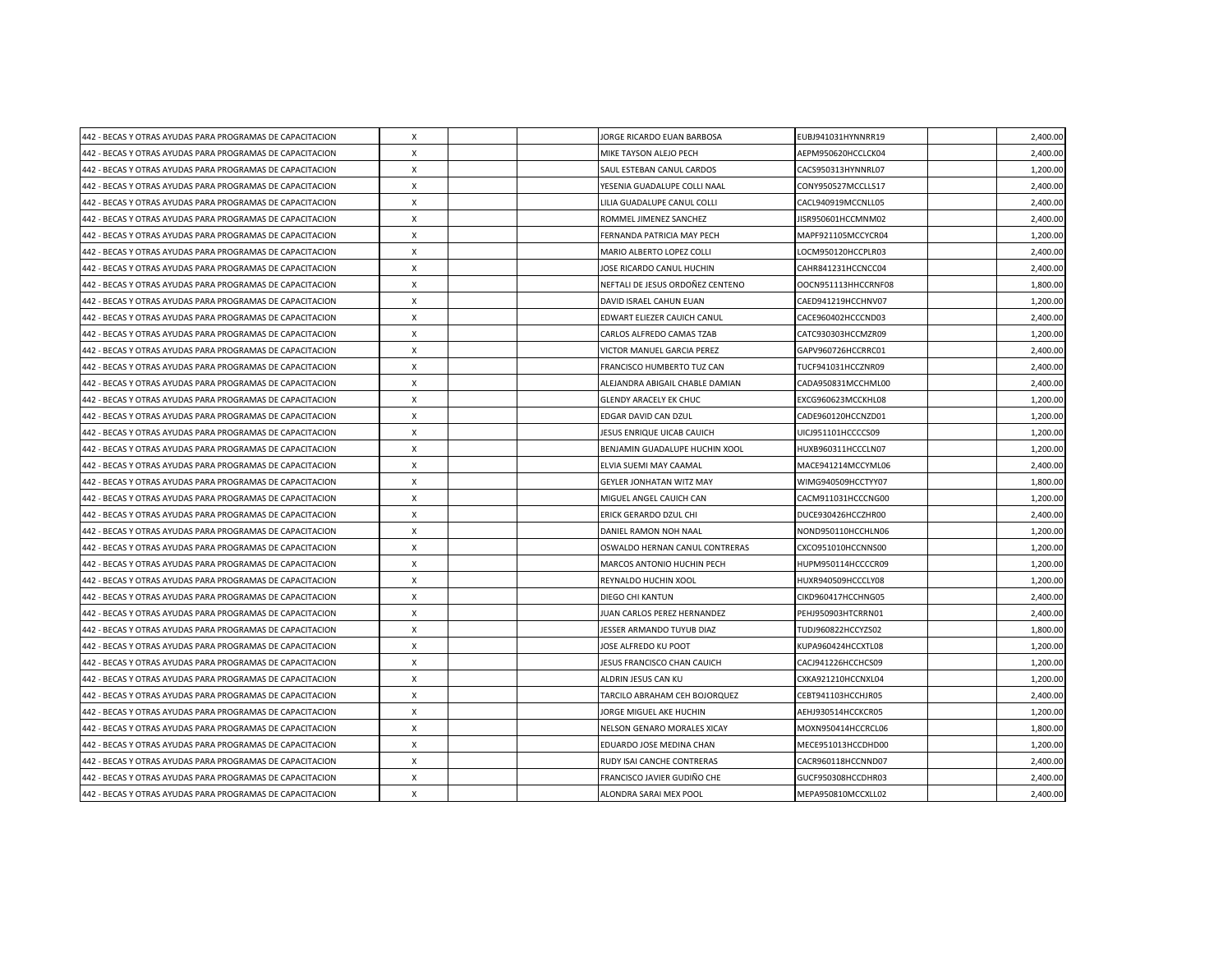| 442 - BECAS Y OTRAS AYUDAS PARA PROGRAMAS DE CAPACITACION | $\boldsymbol{\mathsf{X}}$ |  | JESSICA AMAYRANI TAMAY CHE          | TACJ960621MCCMHS07  | 2,400.00 |
|-----------------------------------------------------------|---------------------------|--|-------------------------------------|---------------------|----------|
| 442 - BECAS Y OTRAS AYUDAS PARA PROGRAMAS DE CAPACITACION | X                         |  | RUBI ESMERALDA UICAB COLLI          | UICR960428MCCCLB05  | 2,400.00 |
| 442 - BECAS Y OTRAS AYUDAS PARA PROGRAMAS DE CAPACITACION | $\boldsymbol{\mathsf{X}}$ |  | VICTOR ALFONSO CAHUICH POOT         | CAPV920510HCCHTC08  | 1,200.00 |
| 442 - BECAS Y OTRAS AYUDAS PARA PROGRAMAS DE CAPACITACION | $\boldsymbol{\mathsf{X}}$ |  | MARIA LETICIA POOT CHAN             | POCL960401MCCTHT03  | 2,400.00 |
| 442 - BECAS Y OTRAS AYUDAS PARA PROGRAMAS DE CAPACITACION | X                         |  | JAVIER SANTANA CUTZ ARCIA           | CUAJ951216HCCTRV03  | 1,200.00 |
| 442 - BECAS Y OTRAS AYUDAS PARA PROGRAMAS DE CAPACITACION | $\boldsymbol{\mathsf{X}}$ |  | VANESSA RUBY CANUL RUIZ             | CARV920516MQRNZN04  | 2,400.00 |
| 442 - BECAS Y OTRAS AYUDAS PARA PROGRAMAS DE CAPACITACION | $\boldsymbol{\mathsf{X}}$ |  | GILDA ZUGELLY CAN KU                | CAKKG961012MCCNXL04 | 2,400.00 |
| 442 - BECAS Y OTRAS AYUDAS PARA PROGRAMAS DE CAPACITACION | X                         |  | BRANDON LEONEL PEREZ PUC            | PEPB930924HCCRCR09  | 1,200.00 |
| 442 - BECAS Y OTRAS AYUDAS PARA PROGRAMAS DE CAPACITACION | $\boldsymbol{\mathsf{X}}$ |  | GILBERTO ROMAN AKE QUIJANO          | AEQG960120HCCKJL04  | 1,200.00 |
| 442 - BECAS Y OTRAS AYUDAS PARA PROGRAMAS DE CAPACITACION | $\boldsymbol{\mathsf{X}}$ |  | DELSY DEL CARMEN NOH AVILEZ         | NOAD960712MCCHVL09  | 1,200.00 |
| 442 - BECAS Y OTRAS AYUDAS PARA PROGRAMAS DE CAPACITACION | $\mathsf{x}$              |  | FAYNE JULIETA SOSA AVILEZ           | SOAF950704MQRSVY03  | 1,200.00 |
| 442 - BECAS Y OTRAS AYUDAS PARA PROGRAMAS DE CAPACITACION | $\boldsymbol{\mathsf{x}}$ |  | DANIEL JESUS CANUL SANSORES         | CASD960406HCCNNN05  | 2,400.00 |
| 442 - BECAS Y OTRAS AYUDAS PARA PROGRAMAS DE CAPACITACION | X                         |  | JOSE ENRIQUE CAN CAAMAL             | CACE960413HYNNMN06  | 2,400.00 |
| 442 - BECAS Y OTRAS AYUDAS PARA PROGRAMAS DE CAPACITACION | $\boldsymbol{\mathsf{X}}$ |  | VICTOR ALFONSO EK KU                | EXKV960615HCCKXC01  | 1,200.00 |
| 442 - BECAS Y OTRAS AYUDAS PARA PROGRAMAS DE CAPACITACION | $\times$                  |  | NEYSI GISELLE CASTILLO CAUICH       | CACN960924MYNSCY01  | 2,400.00 |
| 442 - BECAS Y OTRAS AYUDAS PARA PROGRAMAS DE CAPACITACION | $\pmb{\chi}$              |  | ELIEZER GAMALIEL BARRERA CONTRERAS  | BACE960504HCCRNLL08 | 1,200.00 |
| 442 - BECAS Y OTRAS AYUDAS PARA PROGRAMAS DE CAPACITACION | $\boldsymbol{\mathsf{X}}$ |  | FRANCISCO JAVIER CAN EUAN           | CAEF960807HCCNNR07  | 2,400.00 |
| 442 - BECAS Y OTRAS AYUDAS PARA PROGRAMAS DE CAPACITACION | $\times$                  |  | FERNANDO ALBERTO CHUC R. DE LA GALA | CURF951210HCCHXR02  | 1,200.00 |
| 442 - BECAS Y OTRAS AYUDAS PARA PROGRAMAS DE CAPACITACION | $\times$                  |  | ERIK MANUEL CHI HUCHIM              | CIHE950421HYNHCR06  | 2,400.00 |
| 442 - BECAS Y OTRAS AYUDAS PARA PROGRAMAS DE CAPACITACION | X                         |  | MANUEL HUMBERTO CHIQUINI GONZALEZ   | CIGM930710HCCHNN02  | 1,200.00 |
| 442 - BECAS Y OTRAS AYUDAS PARA PROGRAMAS DE CAPACITACION | X                         |  | MANUEL ADRIAN LOPEZ DE LA CRUZ      | LOCM951018HTCPRN01  | 2,400.00 |
| 442 - BECAS Y OTRAS AYUDAS PARA PROGRAMAS DE CAPACITACION | X                         |  | JESUS ANTONIO INTERIAN DIAZ         | IEDJ951010HCCNZS04  | 1,200.00 |
| 442 - BECAS Y OTRAS AYUDAS PARA PROGRAMAS DE CAPACITACION | $\boldsymbol{\mathsf{X}}$ |  | ALEXIS JOEL FLORES NARVAEZ          | FONA960613HYNLRL01  | 1,200.00 |
| 442 - BECAS Y OTRAS AYUDAS PARA PROGRAMAS DE CAPACITACION | $\times$                  |  | JOSE SANTIAGO PERERA CARRILLO       | PECS951230HVZRRN05  | 2,400.00 |
| 442 - BECAS Y OTRAS AYUDAS PARA PROGRAMAS DE CAPACITACION | X                         |  | JOSUE ADAN CHE KOH                  | CEKJ951219HYNHHS06  | 2,400.00 |
| 442 - BECAS Y OTRAS AYUDAS PARA PROGRAMAS DE CAPACITACION | $\times$                  |  | JUAN DIEGO CANUL MOO                | CAMJ951113HCCNXN04  | 2,400.00 |
| 442 - BECAS Y OTRAS AYUDAS PARA PROGRAMAS DE CAPACITACION | $\boldsymbol{\mathsf{X}}$ |  | <b>HECTOR PACHECO GARCIA</b>        | PAGH960827HCCCRC06  | 2,400.00 |
| 442 - BECAS Y OTRAS AYUDAS PARA PROGRAMAS DE CAPACITACION | $\times$                  |  | JAIRO EMMANUEL MARTINEZ VARGAS      | MAVJ951113HCCRRR08  | 1,200.00 |
| 442 - BECAS Y OTRAS AYUDAS PARA PROGRAMAS DE CAPACITACION | $\times$                  |  | FLAVIO JAZIEL CASANOVA CAN          | CACF940426HYNSNL02  | 1,200.00 |
| 442 - BECAS Y OTRAS AYUDAS PARA PROGRAMAS DE CAPACITACION | X                         |  | FARIDI CANDELARIA MARTIN CANCHE     | MACF960402MCCRNR03  | 2,400.00 |
| 442 - BECAS Y OTRAS AYUDAS PARA PROGRAMAS DE CAPACITACION | $\times$                  |  | LUIS RICARDO DZUL CHI               | DUCL960210HCCZHS09  | 2,400.00 |
| 442 - BECAS Y OTRAS AYUDAS PARA PROGRAMAS DE CAPACITACION | X                         |  | SAMUEL ALEJANDRO CHAN POOT          | CAPS960430HCCHTM02  | 1,200.00 |
| 442 - BECAS Y OTRAS AYUDAS PARA PROGRAMAS DE CAPACITACION | $\boldsymbol{\mathsf{X}}$ |  | EDWIN GENARO RODRIGUEZ PAT          | ROPE961115HYNDTD00  | 2,400.00 |
| 442 - BECAS Y OTRAS AYUDAS PARA PROGRAMAS DE CAPACITACION | X                         |  | CECILIA YESMIN COYAC QUICEHUATL     | COQC931013MPLYCC18  | 2,400.00 |
| 442 - BECAS Y OTRAS AYUDAS PARA PROGRAMAS DE CAPACITACION | X                         |  | IRVIN ADIEL CHABLE TUZ              | CATI960219HCCHZR02  | 2,400.00 |
| 442 - BECAS Y OTRAS AYUDAS PARA PROGRAMAS DE CAPACITACION | X                         |  | LAURA VICTORIA ZI ARGAEZ            | ZIAL961018MCCXRR05  | 2,400.00 |
| 442 - BECAS Y OTRAS AYUDAS PARA PROGRAMAS DE CAPACITACION | X                         |  | YARIME BELLALY TUZ RUFINO           | TURY951118MYNZFR01  | 2,400.00 |
| 442 - BECAS Y OTRAS AYUDAS PARA PROGRAMAS DE CAPACITACION | $\boldsymbol{\mathsf{X}}$ |  | ANA GABRIELA CANUL CHUC             | CXCA960803MCCNHN01  | 2,400.00 |
| 442 - BECAS Y OTRAS AYUDAS PARA PROGRAMAS DE CAPACITACION | $\boldsymbol{\mathsf{X}}$ |  | JOSE DEL CARMEN ORTEGON DZIB        | OEDC960716HCCRZR09  | 2,400.00 |
| 442 - BECAS Y OTRAS AYUDAS PARA PROGRAMAS DE CAPACITACION | X                         |  | ZULMY PRISCILA ARREDONDO XOOL       | AEXZ950131MCCRLL08  | 1,800.00 |
| 442 - BECAS Y OTRAS AYUDAS PARA PROGRAMAS DE CAPACITACION | $\pmb{\times}$            |  | CITLALY ABIGAIL COLLI YAM           | COYC960427MCCLMT03  | 1,200.00 |